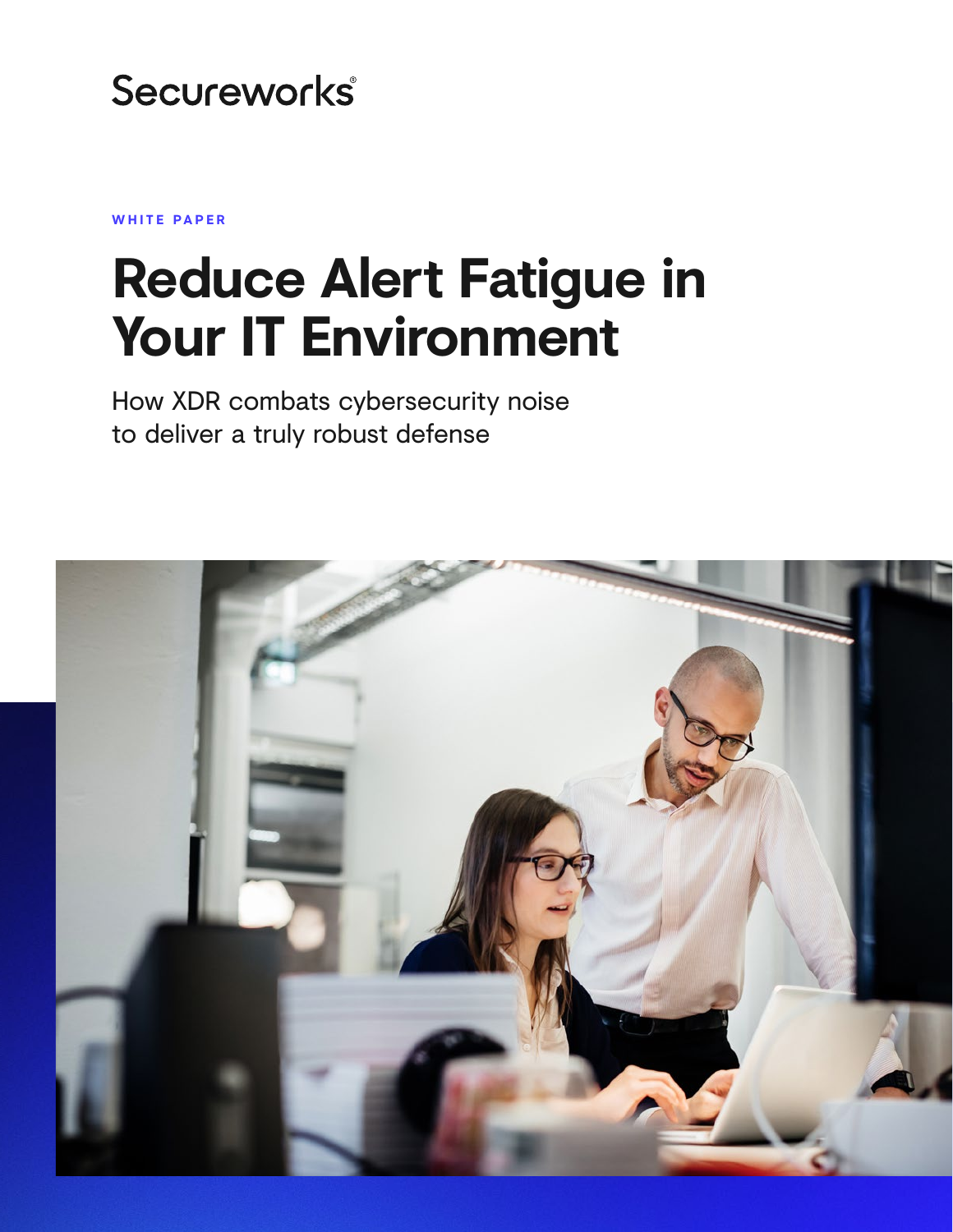Security teams are tasked with managing a huge volume of alert logs, and this noise can overwhelm any team – let alone an individual analyst. A recent study showed that 70% of SOC teams are emotionally impacted by their work managing IT threat alerts – and more than half said they aren't entirely confident in their ability to prioritize and respond.<sup>1</sup> All this noise makes it difficult to triage threats, which increases the risk of missing a real threat or potential breach incident. In fact, a recent Forrester study showed security teams are significantly understaffed when it comes to incident response, especially as they encounter more frequent attacks.<sup>2</sup>

As the cyber threat landscape continues to evolve and attack surfaces grow, what does this mean for security teams who are trying to sort through the noise to detect the real threats to their environment? Understanding the bigger picture of how the security landscape is progressing is a first step to addressing this ongoing challenge.

## **A Look Back**

It's necessary to take a historical look at where the security industry began to understand how we got here and to shape where we want to go. Around 20 years ago, the security industry had standard firewalls for packet filtering, sniffing IDS for deep packet inspection, traditional AV alerts, and server logs. All of these were forwarded to a Security Information and Event Management (SIEM) system to be analyzed in real time. The problem was that every SIEM provider was looking to integrate more data sources to keep up with industry growth. As a result, next-gen firewalls, intrusion prevention systems (IPS), email security gateways, routers, switches, load balancers, and endpoint detection and response (EDR) were added to the mix. While these additional integrations were well-intentioned, they contributed to an increasing log noise and alert problem. Over time, the number of correlated log alerts increased on an exponential scale, exceeding what analysts could keep up with.

### **Contributions to a Noisy Environment**

Today's security environments have become increasingly noisy, and both internal and external factors are to blame.

Internally, there are a few issues to consider. First, a larger attack surface and more technology gives way to an increasing number of alerts. The more endpoints an organization has to monitor – not only in the form of increased headcount, but additional devices per employee – the larger the attack surface. Further, the number of devices, the type of devices, and the tuning that has been done on those devices can all affect the alert volume for a security team.

The ever-growing attack surface and stretched perimeters have resulted in increased security controls. While these controls have been great for enabling the industry to adapt, they have also caused an influx of alerts. And, one incident an analyst reviews could require the use of multiple platforms or tools.

# **70%**

of SOC teams are emotionally overwhelmed by managing security alert volumes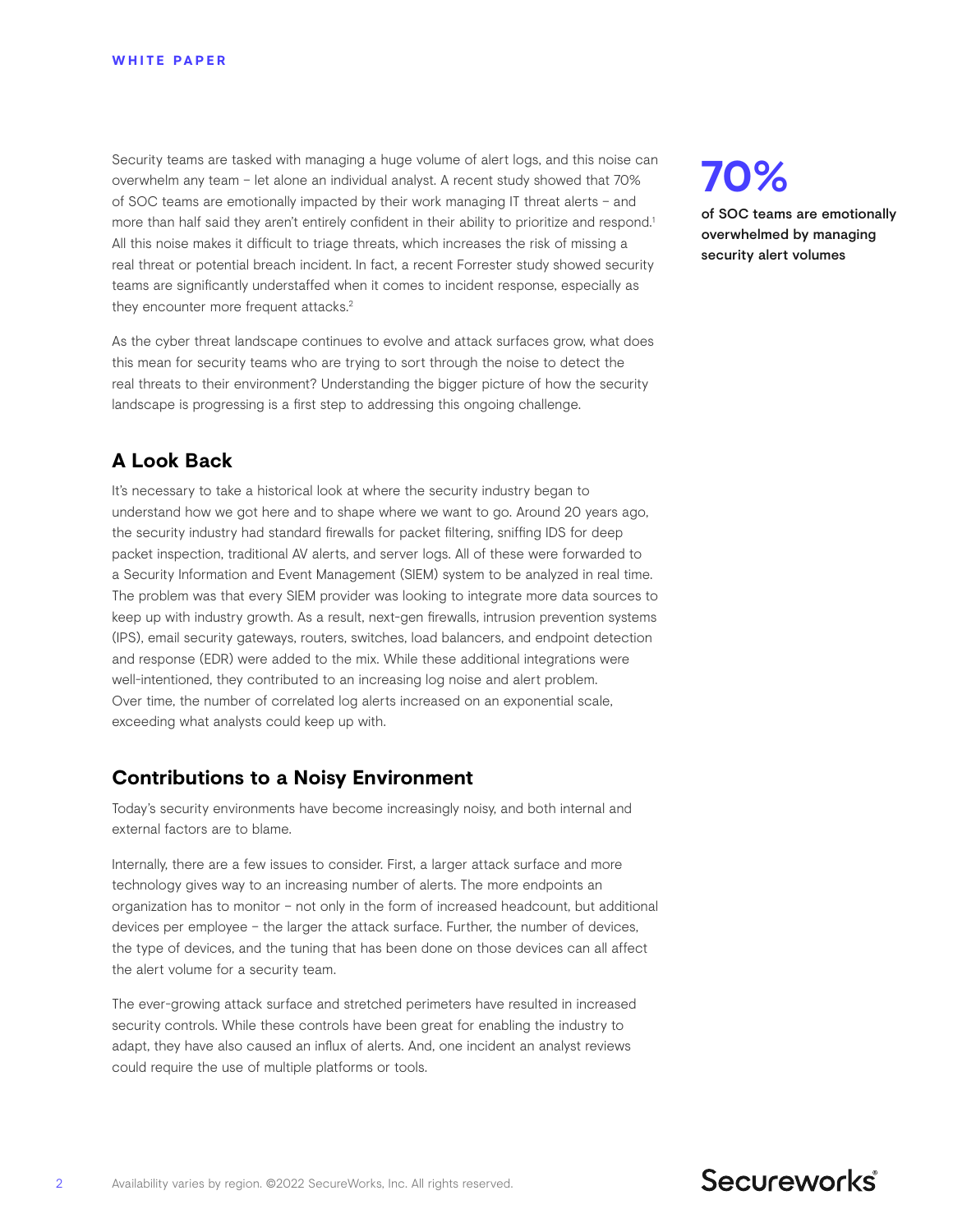There are no signs that the growing attack surface will wane, in part due to the recent explosion of the Internet of Things (IoT). And with the variety of "smart" solutions available to businesses – employee badges, inventory trackers, barcodes, and so on – that growth is poised to continue its trajectory. The number of businesses that use IoT technologies increased from 13% to 25% from 2014 to 20193. Further, a recent forecast estimates that by 2025, there will be 41.6 billion connected IoT devices, generating 79.4 zettabytes of data.<sup>4</sup>

On top of a growing attack surface, the rise of cloud environments has also added to inbound noise and complexity within security teams. For many organizations, cloud adoption happened quickly, and with it came related noise. Amid the COVID-19 pandemic, companies found themselves moving from an on-premises network to working with cloud-native applications such as Microsoft Teams, Zoom, or WebEx. Without a doubt, adding these platforms creates another layer of complexity for security operations. Companies have many more questions to ask themselves about how their data is being transferred and stored. What used to be a piece of paper or conversation by a water cooler is now a digital file.

Complicating things even further, in the past, the industry reached a point with SIEMs where the common mentality was, "If it can generate a log, we can ingest it." However, while cloud security generates a large number of logs, that doesn't mean they are all valuable from a security perspective.

For example, some organizations want to monitor software development lifecycles using cloud-native services. Traditional SIEMs would not have monitored this type of activity – but with the evolution of cloud-native services, clients expect vendors to ingest these logs and provide context, even if in the end they have little security alerting value. As a result, organizations need to reconsider their strategy to avoid alert fatigue. The old way of thinking – that everything that could be monitored should be monitored – needs to be reconsidered.

There are also external factors that influence the amount of noise within an IT ecosystem. Changes in the threat landscape can expose new vulnerabilities for certain companies. For example, active phishing or malware campaigns may target specific verticals (financial, pharmaceutical), and as we saw with COVID-19, threat actors pivoted their focus to exploit the fear and uncertainty around the situation.5 All of this contributes to additional alerts for a security team.

# **The Challenges and Consequences of Alert Fatigue**

IT teams facing the everyday reality of noisy environments often deal with alert fatigue or analysis paralysis. Alert fatigue can be defined as the situation in which too many repeatable alerts occur that are non-actionable, false positives, or that the SIEM cannot diagnose as a true threat, so it falls to an analyst to manually review. Research from ESG reveals that 45% of daily alerts were ultimately determined to be false positives.<sup>6</sup> In this study, 75% of respondents say their organization spends an equal amount – or sometimes even more time - on false positives as on legitimate attacks.<sup>6</sup> Often, the sheer influx of noise results in analysts turning off the tools they use.

**41.6B**

connected IoT devices will generate 79.4ZB of data by 2025

# **75%**

of organizations say they spend an equal amount – or sometimes even more time – on false positives as on legitimate attacks

# Secureworks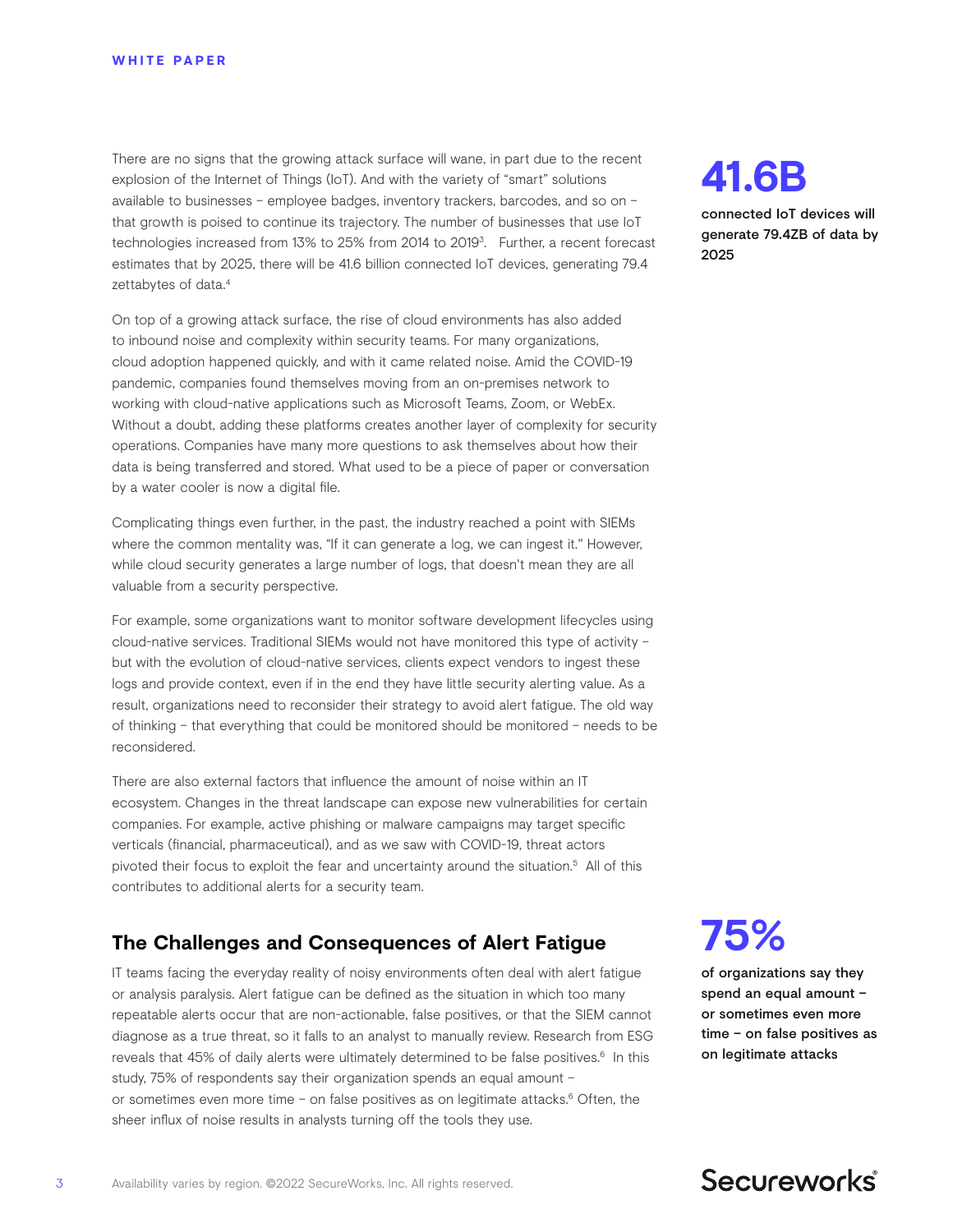Undoubtedly, tracking alerts leads to "swivel chair" responses – a way to describe how analysts typically have to toggle between multiple security consoles in response to a single alert. At best, this workflow can cause analysts to burn out, and it commonly results in missed, or ignored, genuine alerts.

To get a well-reported, tangible understanding of the consequences of alert fatigue, we don't have to look further than the infamous Target breach. During this high-profile incident – which compromised the credit card information of 40 million customers – the company's malware detection tool did detect a threat and send an alert, but the security team ignored it because of the high volume of alerts they were used to and the frequency of false positives they received. The cost? All told, nearly \$300 million in expenses to the retail giant.<sup>7</sup>

## **Getting Rid of Noise With XDR**

As a security leader, how do you empower your teams to accurately decipher what is noise versus a real alert worth investigating? The good news is that the security industry has risen to the challenge of minimizing alert fatigue and optimizing intervention efficiency.

Whether approaching it from the SOC or Managed Security Services perspective, or using the development of EDR (Endpoint Detection and Response), vendors are creating new Extended Detection and Response (XDR) platforms. XDR platforms are an all-encompassing IT and business infrastructure security management tool (covering cloud, network, endpoints, and business applications). With the primary purpose of stopping attacks and threats through coordinated early prevention, XDR can also minimize the organizational impact of an attack incident, should one occur.

XDR is a purpose-designed tool aimed at improving the effectiveness and efficiency of security operations staff. It addresses the challenges that security analysts and operators face head on through the unification of the, on average, 45 security tools that often exist in Enterprise networks—condensing them down to one tool for all investigations. As a result, it eliminates operational complexities.

Research indicates that an average of 80% of successful breaches are new or unknown "zero-day attacks."8 To help combat these and other sophisticated "tradecraft" and threats, XDR adds powerful AI detectors and security analytics, combined with the latest threat intelligence, for efficient, effective responses that would otherwise seem impossible.

XDR also solves the overwhelming volume of alerts and false positives by selectively calling upon and correlating security telemetry data, which it then uses to validate and prioritize alerts, so security analysts and operations are truly focused on the real attacks occurring in their IT ecosystem.

# Secureworks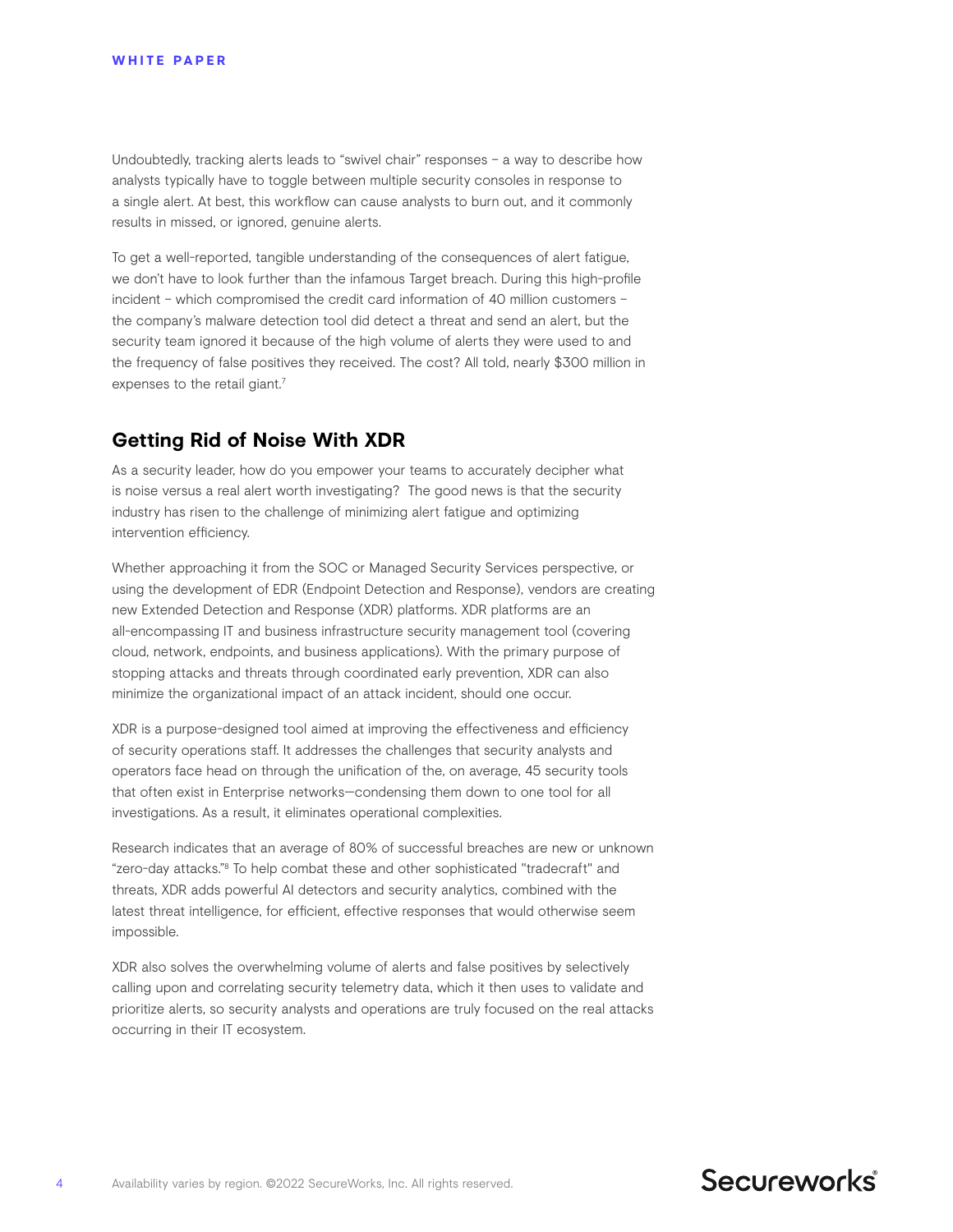## **What Should a Full XDR Solution Do for You?**

As you are unifying your prevention, detection, and response in one place, a fully developed XDR platform needs to perform many roles. These are the ones we consider essential.

- **Correlation** to bring together relevant security data from your existing systems.
- **Detection** of known and unknown threats to automatically protect your entire environment from a wide range of threats.
- **Enrichment** of data with relevant user and asset context to speed up decisions.
- Mapping of threats and alerts to the MITRE ATT&CK framework to clarify where in the kill chain the attack was stopped.
- **Collaborative Support** you don't want DIY XDR; you need to know that fast, expert support is on hand.
- **Automation** of containment and prevention actions. (If this is left to humans, the reaction time is too slow.)
- **Intelligence** added external counter threat intelligence and collective intelligence from other XDR platform users.
- Focus XDR delivers security operators with "true positives" by providing in-depth alert validation.

In the end, XDR is designed to detect threats with speed and precision, combining prevention—to block attacks and provide valuable context for any later investigations – with detection that covers the entirety of attack surfaces and uncovers threats that would normally bypass prevention controls. (Note: Most of today's successful attacks are designed and tested to bypass prevention detection controls!) And, XDR offers response capabilities that provide the data needed to enable in-depth threat investigations and incident response actions across all attack vectors.

An effective and efficient XDR solution energizes your security operations and enables your team to stop attacks, minimize system and user downtime (think ransomware), and bring focus to help minimize incident response workloads.

# Secureworks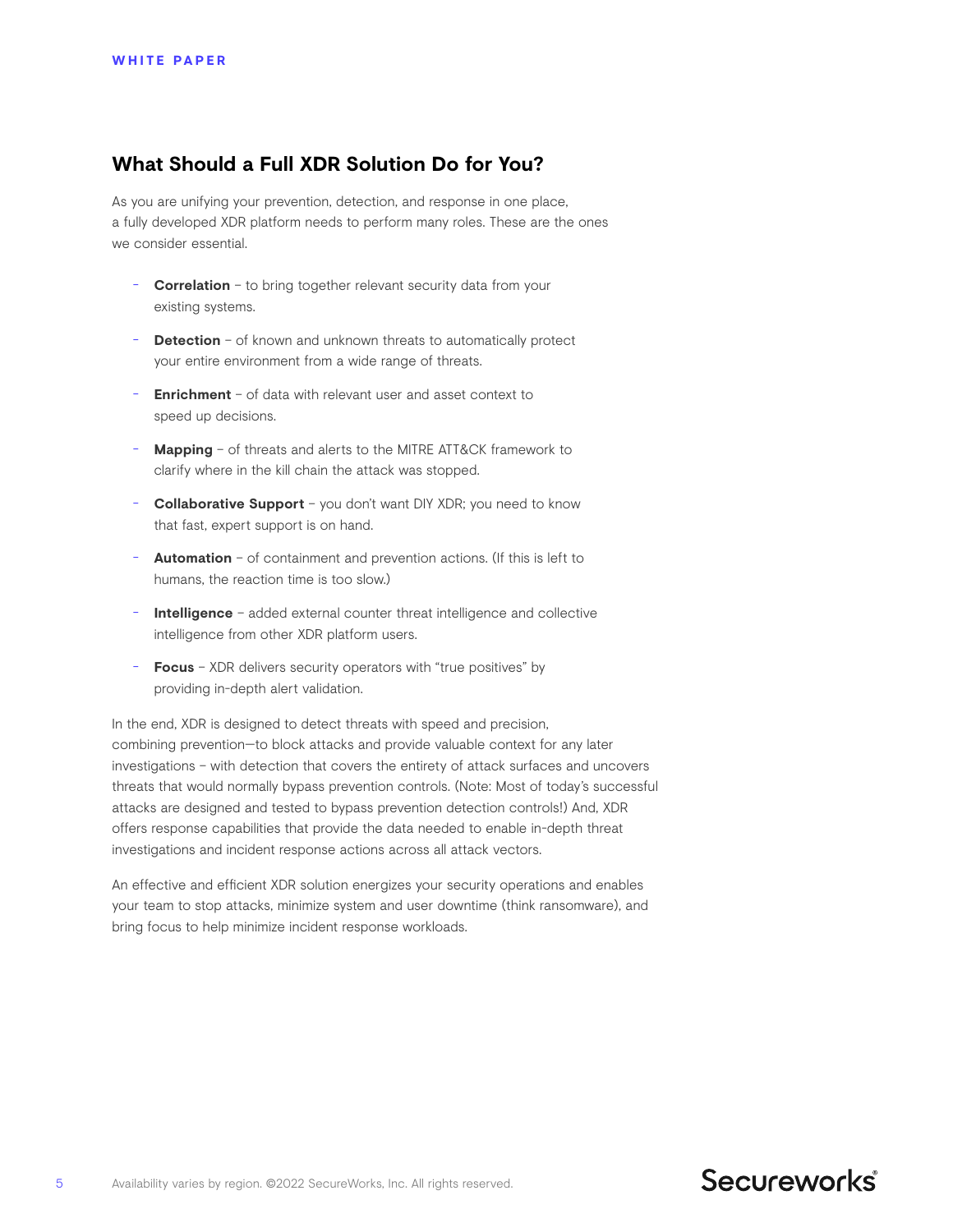### **Looking Ahead**

As the cyber threat landscape evolves, workplace perimeters continue to dissolve and attack surfaces continue to grow. All signs indicate that overwhelming alert noise is here to stay and security leaders need to adapt a new approach to keep up. After all, the old SOC SIM/SIEM approach was never designed to be a single-pane-of-glass extended security detection, prevention, and incident response solution covering cloud, network, and endpoint IT infrastructure.

The move to adopt XDR may take time because many organizations are still committed to the "more logs are better" mentality. This is, in part, exacerbated by the number of tools and products available in the market to ingest more information. Compliance requirements have also led to a big data problem, significantly increased operating costs, and created a false sense of security – as there is often no security relevance to compliance logs or the alerts they generate. However, eliminating or tuning out too many logs may mean you eliminate something worth investigating. On the other hand, by not eliminating or tuning out enough, you're right back where you started – drowning in noise and false positives. Striking the right balance to manage both these risks should be top of mind for every organization, and XDR works by being able to use selective logs as needed, rather than create a data lake of barely touched information.

Security leaders need to conduct an urgent reevaluation of their security strategy to help analysts focus on the alerts that matter and find the most efficient way to protect their organization. Hybrid XDR models that include rapid access to security expertise – including incident response teams and fully managed XDR with internal teams focused on business security priorities – are now very viable options.

As Forrester so clearly points out<sup>2</sup>, XDR presents security teams with a simpler and more effective way to address threats and unify security-relevant telemetry data—from both security and business tools across your IT environment. You can also harness XDR's cloud-native big data infrastructure, machine learning capabilities, and sophisticated security analytics, which all offer enhanced flexibility, scalability, and opportunities for automation. Plus, analytic capabilities and third-party integrations provide both the missing visibility and controls over all parts of the business to deliver the robust defenses organizations need in today's tough threat landscape by eliminating irrelevant cybersecurity noise.

#### **Sources:**

- <sup>1</sup> Trend Micro, [A global study: Security Operations on the backfoot](https://www.trendmicro.com/explore/en_gb_soc-research)
- <sup>2</sup> Forrester, Adapt or Die: XDR is on a Collision Course with SIEM and SOAR
- <sup>3</sup> McKinsey, [Growing opportunities in the Internet of Things](https://www.mckinsey.com/industries/private-equity-and-principal-investors/our-insights/growing-opportunities-in-the-internet-of-things)
- 4 IDC, [Worldwide Global DataSphere IoT Device and Data Forecast, 2019-2023](https://www.idc.com/getdoc.jsp?containerId=prUS45213219#:~:text=A%20new%20forecast%20from%20International,these%20devices%20will%20also%20grow.)
- <sup>5</sup> DHS, CISA, NCSC, [COVID-19 Exploited by Malicious Cyber Actors](https://us-cert.cisa.gov/ncas/alerts/aa20-099a)
- <sup>6</sup> ESG, Reaching the Tipping Point of Web Application and API Security
- <sup>7</sup> Infosecurity Magazine, [Target Sues Insurer Over Data Breach Costs](https://www.infosecurity-magazine.com/news/target-sues-insurer-over-data/)
- <sup>8</sup> Ponemon-Sullivan Privacy Report, *[The state of endpoint security risk](https://ponemonsullivanreport.com/2020/05/the-state-of-endpoint-security-risk-its-skyrocketing/)*